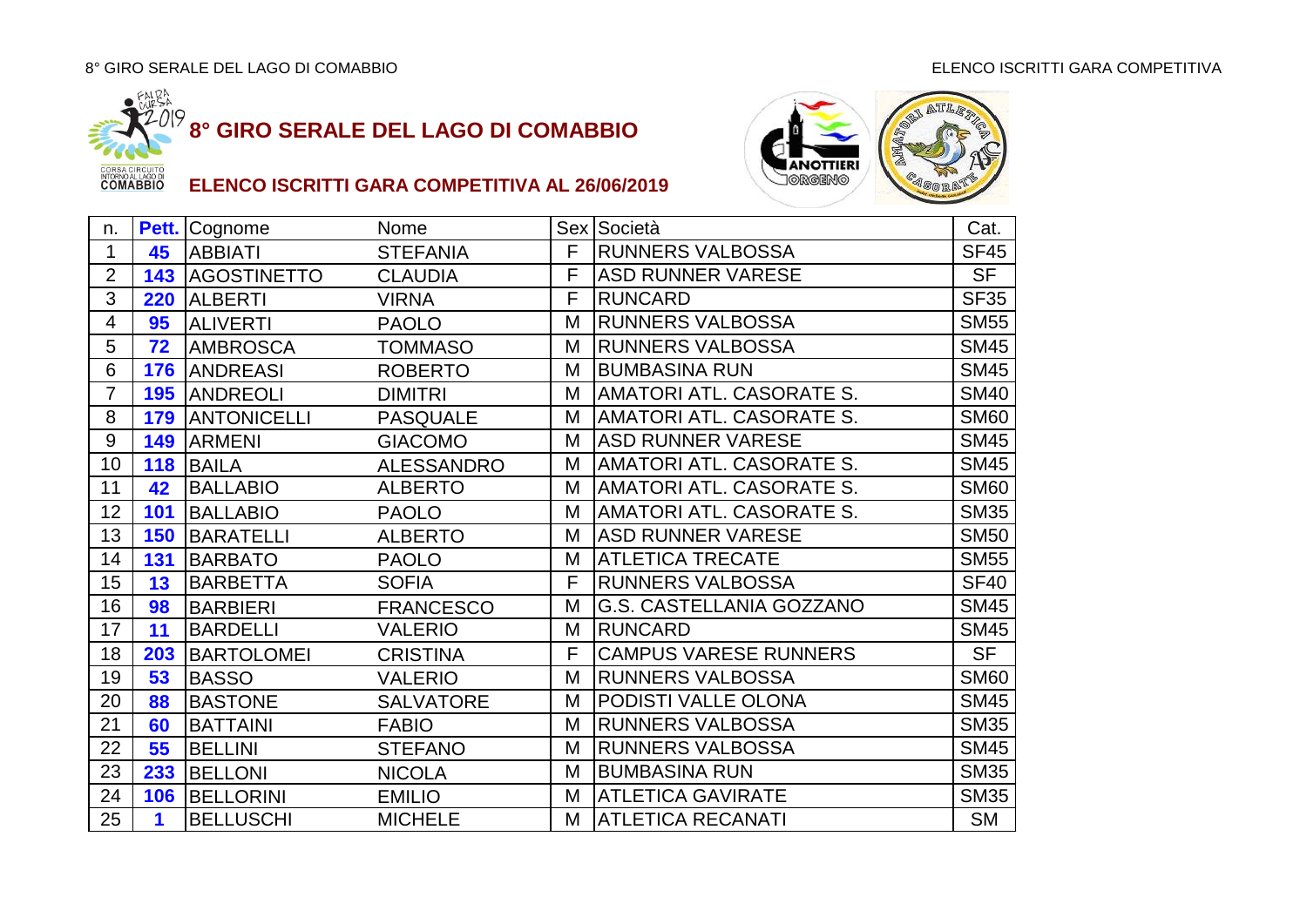| n. |                | <b>Pett.</b> Cognome | Nome                  |   | Sex Società                     | Cat.           |
|----|----------------|----------------------|-----------------------|---|---------------------------------|----------------|
| 26 |                | 125 BENATTI          | <b>BARBARA GLORIA</b> | F | <b>CUS INSUBRIA</b>             | <b>SF40</b>    |
| 27 | 63             | <b>BERALDO</b>       | <b>GIANMARCO</b>      | M | <b>RUNNERS VALBOSSA</b>         | <b>SM50</b>    |
| 28 | 192            | <b>BERGAMINI</b>     | <b>VALERIO</b>        | M | <b>GPA ARSAGHESE</b>            | <b>SM55</b>    |
| 29 | 70             | <b>BERNARDI</b>      | <b>STEFANO</b>        | M | <b>RUNNERS VALBOSSA</b>         | <b>SM35</b>    |
| 30 | 109            | <b>BERTANI</b>       | <b>FERNANDO</b>       | M | <b>ATLETICA GAVIRATE</b>        | <b>SM65</b>    |
| 31 | 207            | <b>BERTOLDO</b>      | <b>MASSIMO</b>        | M | <b>CAMPUS VARESE RUNNERS</b>    | <b>SM50</b>    |
| 32 | 166            | <b>BIELLI</b>        | <b>IVANO</b>          | M | AMATORI ATL. CASORATE S.        | <b>SM55</b>    |
| 33 | 108            | <b>BIGANZOLI</b>     | <b>DAVIDE</b>         | M | <b>ATLETICA GAVIRATE</b>        | <b>SM50</b>    |
| 34 | 81             | <b>BOAVENTURA</b>    | <b>LUISA</b>          | F | <b>ATLETICA AERMACCHI</b>       | <b>SF60</b>    |
| 35 | 228            | <b>BOSSI</b>         | <b>MAURO</b>          | M | <b>INDIVIDUALE</b>              | <b>SM40</b>    |
| 36 | 18             | <b>BRAGGION</b>      | <b>CORRADO</b>        | M | P.B.M. BOVISIO MASCIAGO         | <b>SM50</b>    |
| 37 | $\overline{2}$ | <b>BRAMBILLA</b>     | <b>MARCO</b>          | M | AMATORI ATL. CASORATE S.        | <b>SM50</b>    |
| 38 | 238            | <b>BREBBIA</b>       | <b>ANTONIO</b>        | M | AMATORI ATL. CASORATE S.        | <b>SM60</b>    |
| 39 | 236            | <b>BREBBIA</b>       | <b>MATTEO</b>         | M | AMATORI ATL. CASORATE S.        | <b>SM35</b>    |
| 40 | 25             | <b>BREGANI</b>       | <b>LUCA</b>           | M | <b>ATLETICA ARCISATE</b>        | <b>SM35</b>    |
| 41 | 132            | <b>BUSTO</b>         | <b>MARCO</b>          | M | <b>ATLETICA TRECATE</b>         | <b>SM35</b>    |
| 42 | 9              | <b>CACCAMO</b>       | <b>VITTORIA</b>       | F | 100% ANIMA TRAIL                | <b>SF40</b>    |
| 43 | 26             | <b>CALANDRA</b>      | <b>SALVATORE</b>      | M | <b>ATLETICA ARCISATE</b>        | <b>SM</b>      |
| 44 | 221            | <b>CALDARA</b>       | <b>WALTER</b>         | M | <b>EUROATLETICA 2002</b>        | <b>SM60</b>    |
| 45 | 29             | <b>CAMMARATA</b>     | <b>ADRIANO</b>        | M | AMATORI ATL. CASORATE S.        | <b>SM45</b>    |
| 46 | 20             | <b>CAMPLANI</b>      | <b>FRANCESCO</b>      | M | PODISTICA MEZZANESE             | <b>SM55</b>    |
| 47 | 151            | <b>CANEVESI</b>      | <b>DAVIDE</b>         | M | <b>ASD RUNNER VARESE</b>        | <b>SM45</b>    |
| 48 | 28             | <b>CANTISANI</b>     | <b>BIAGIO</b>         | M | AMATORI ATL. CASORATE S.        | <b>SM50</b>    |
| 49 | 141            | <b>CAPRIOLI</b>      | <b>FABIO</b>          | M | <b>ATLETICA GAVIRATE</b>        | <b>SM55</b>    |
| 50 | 200            | <b>CARNEMOLLA</b>    | <b>GIOVANNI</b>       | M | <b>CAMPUS VARESE RUNNERS</b>    | <b>SM65</b>    |
| 51 | 30             | <b>CARPI</b>         | <b>VALERIO</b>        | M | AMATORI ATL. CASORATE S.        | <b>SM50</b>    |
| 52 | 168            | <b>CARU'</b>         | <b>ADRIANO</b>        | M | AMATORI ATL. CASORATE S.        | <b>SM55</b>    |
| 53 | 183            | <b>CARULLO</b>       | <b>PAMELA</b>         | F | <b>AMATORI ATL. CASORATE S.</b> | <b>SF</b>      |
| 54 | 115            | <b>CARUSO</b>        | <b>ANTONIO</b>        | M | AMATORI ATL. CASORATE S.        | <b>SM50</b>    |
| 55 |                | <b>212 CASA</b>      | <b>ARIANNA</b>        | F | <b>CAMPUS VARESE RUNNERS</b>    | S <sub>F</sub> |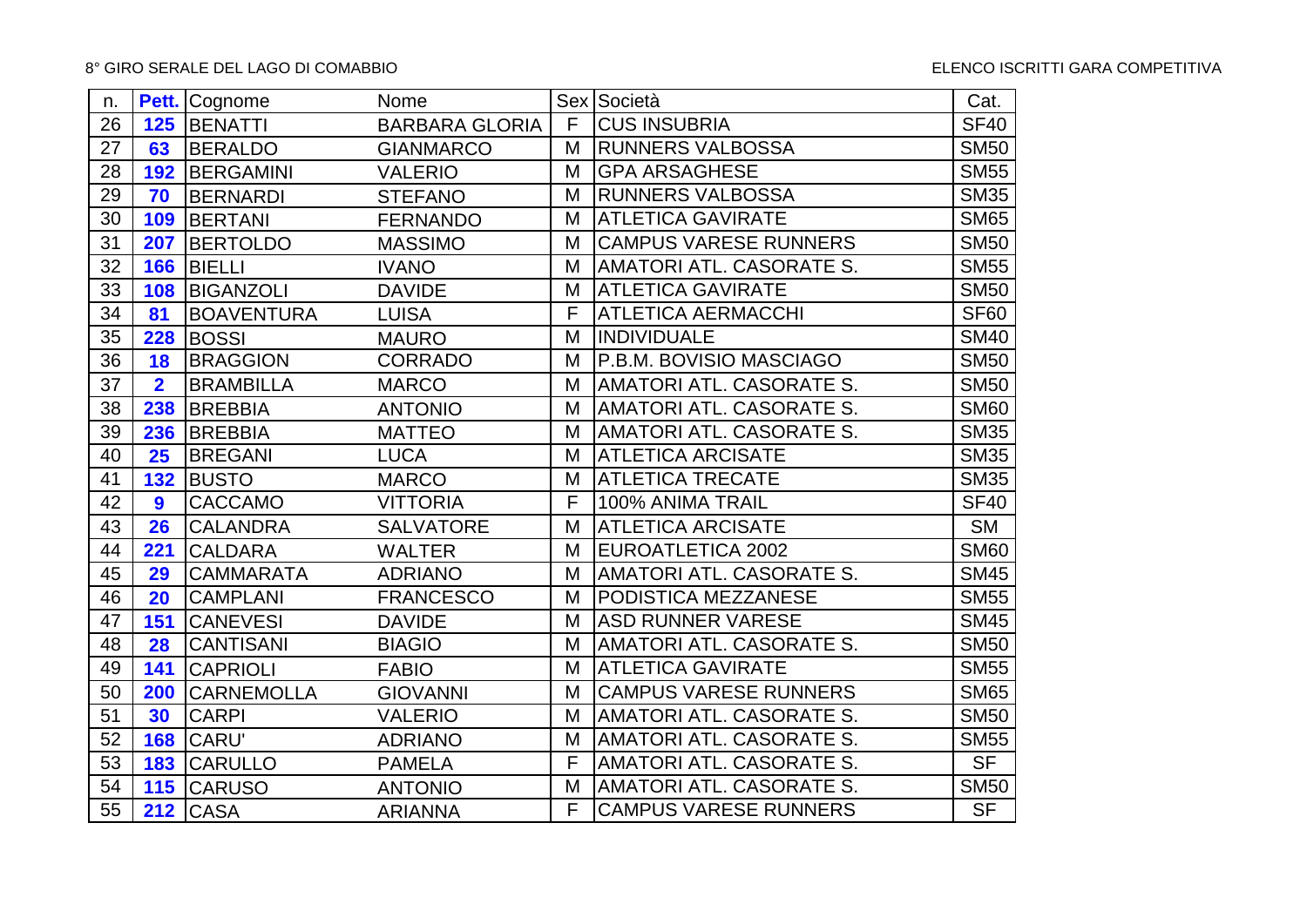| n. |     | <b>Pett.</b> Cognome | Nome              |   | Sex Società                  | Cat.        |
|----|-----|----------------------|-------------------|---|------------------------------|-------------|
| 56 |     | <b>208 CASA</b>      | <b>FABIO</b>      | M | <b>CAMPUS VARESE RUNNERS</b> | <b>SM50</b> |
| 57 | 229 | <b>CASSAGO</b>       | <b>ROBERTO</b>    | M | <b>ATLETICA TRECATE</b>      | <b>SM35</b> |
| 58 | 133 | <b>CATANESE</b>      | <b>GUGLIELMO</b>  | M | <b>ATLETICA TRECATE</b>      | <b>SM35</b> |
| 59 | 104 | <b>CATTANEO</b>      | <b>MARCO</b>      | M | <b>ATLETICA GAVIRATE</b>     | <b>SM50</b> |
| 60 | 134 | <b>CAVALIERE</b>     | <b>LUCA</b>       | M | <b>ATLETICA TRECATE</b>      | <b>SM40</b> |
| 61 | 219 | <b>CAZZANI</b>       | <b>GRAZIADEI</b>  | M | AMATORI ATL. CASORATE S.     | <b>SM55</b> |
| 62 | 21  | <b>CECCHETTO</b>     | <b>ROBERTO</b>    | M | <b>SETTE LAGHI RUNNERS</b>   | <b>SM55</b> |
| 63 | 239 | <b>CERTO</b>         | <b>ADALBERTO</b>  | M | AMATORI ATL. CASORATE S.     | <b>SM60</b> |
| 64 | 215 | <b>CIAMPI</b>        | <b>GERARDO</b>    | M | <b>ATLETICA 3V</b>           | <b>SM65</b> |
| 65 | 119 | <b>CILENTO</b>       | <b>NICOLA</b>     | M | <b>INDIVIDUALE</b>           | <b>SM50</b> |
| 66 | 99  | <b>CIOCIOLA</b>      | <b>DONATELLA</b>  | F | G.S. CASTELLANIA GOZZANO     | <b>SF40</b> |
| 67 | 144 | <b>CIPOLLETTA</b>    | <b>STEFANIA</b>   | F | <b>ASD RUNNER VARESE</b>     | <b>SF45</b> |
| 68 | 231 | <b>CIPRIAN</b>       | <b>RICCARDO</b>   | M | <b>GPA ARSAGHESE</b>         | <b>SM40</b> |
| 69 | 112 | <b>CLERICI</b>       | <b>ROBERTO</b>    | M | <b>ATLETICA GAVIRATE</b>     | <b>SM55</b> |
| 70 | 77  | <b>COLAIACOVO</b>    | <b>NICOLA</b>     | M | <b>RUNNERS VALBOSSA</b>      | <b>SM45</b> |
| 71 | 240 | <b>COLASURDO</b>     | <b>DANIELE</b>    | M | <b>RUNNERS VALBOSSA</b>      | <b>SM35</b> |
| 72 | 12  | <b>COLLURA</b>       | <b>ALFIO</b>      | M | <b>RUNNERS VALBOSSA</b>      | <b>SM</b>   |
| 73 | 174 | <b>COLOMBO</b>       | <b>ARIANNA</b>    | F | <b>BUMBASINA RUN</b>         | <b>SF</b>   |
| 74 | 44  | <b>COLTRO</b>        | <b>FERNANDO</b>   | M | <b>RUNNERS VALBOSSA</b>      | <b>SM45</b> |
| 75 | 100 | CONCONI              | <b>FABRIZIO</b>   | M | AMATORI ATL. CASORATE S.     | <b>SM45</b> |
| 76 | 65  | <b>CONTE</b>         | <b>FRANCESCO</b>  | M | <b>RUNNERS VALBOSSA</b>      | <b>SM50</b> |
| 77 | 175 | <b>CRESPI</b>        | <b>CAMILLA</b>    | F | <b>BUMBASINA RUN</b>         | <b>SF</b>   |
| 78 | 86  | <b>CRESPI</b>        | <b>LUCA</b>       | M | <b>ATLETICA SAN MARCO</b>    | <b>SM50</b> |
| 79 | 232 | <b>CRISAFIO</b>      | <b>FABRIZIO</b>   | M | <b>ATLETICA 3V</b>           | <b>SM50</b> |
| 80 | 32  | <b>CRIVELLARO</b>    | <b>ALESSIA</b>    | F | AMATORI ATL. CASORATE S.     | <b>SF</b>   |
| 81 | 31  | <b>CRIVELLARO</b>    | <b>GIANFRANCO</b> | M | AMATORI ATL. CASORATE S.     | <b>SM60</b> |
| 82 | 201 | <b>CROCE</b>         | <b>GABRIELE</b>   | M | <b>CAMPUS VARESE RUNNERS</b> | <b>SM55</b> |
| 83 | 199 | <b>CROCE</b>         | <b>MASSIMO</b>    | M | <b>CAMPUS VARESE RUNNERS</b> | <b>SM55</b> |
| 84 | 135 | <b>DA COSTA</b>      | <b>RUI MANUEL</b> | M | <b>ATLETICA TRECATE</b>      | <b>SM60</b> |
| 85 |     | 224 DAL FERRO        | <b>FLAVIO</b>     | M | <b>ATLETICA 3V</b>           | <b>SM60</b> |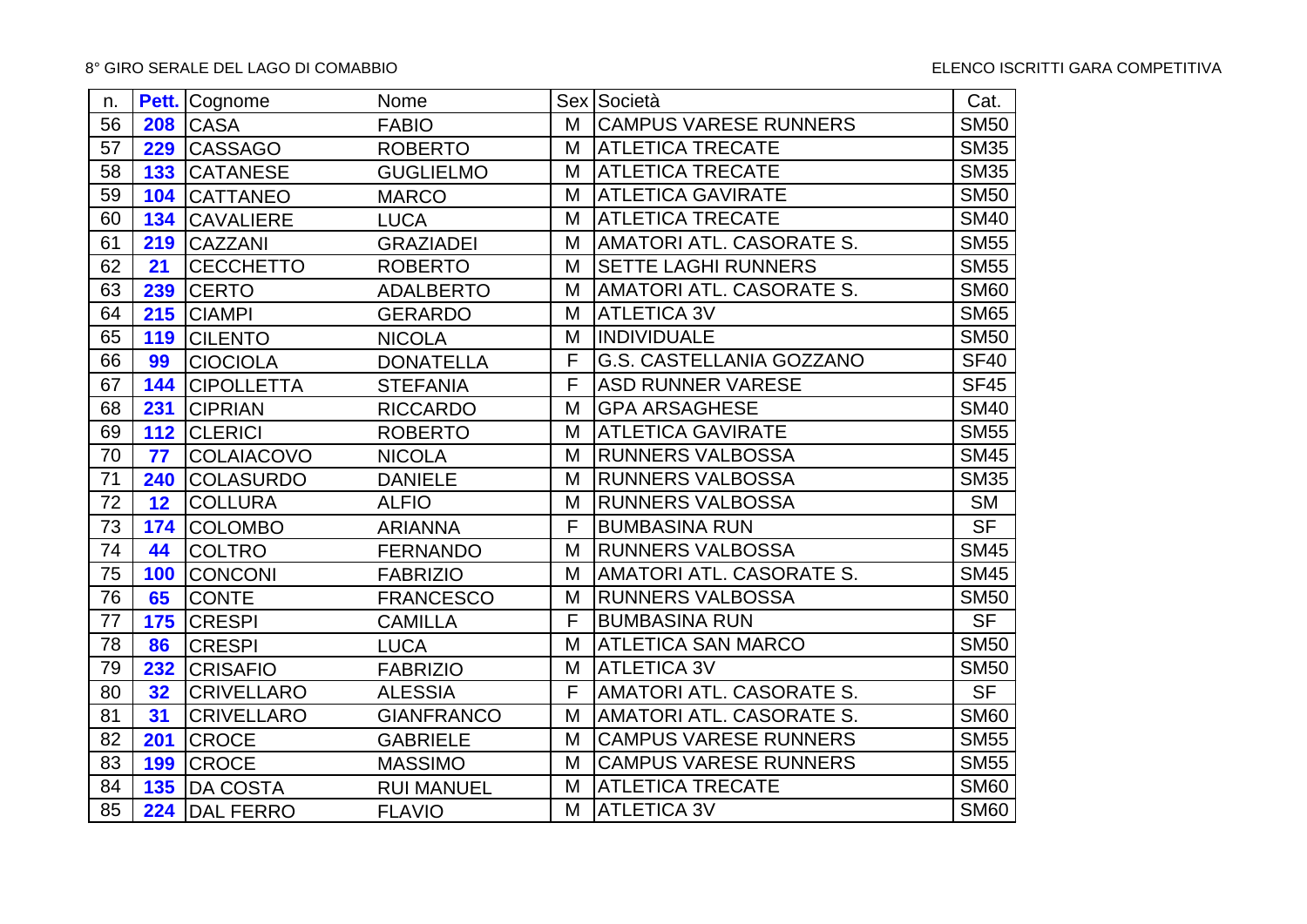| n.  |     | <b>Pett.</b> Cognome | Nome              |   | Sex Società                  | Cat.             |
|-----|-----|----------------------|-------------------|---|------------------------------|------------------|
| 86  | 34  | <b>DALLA TEZZA</b>   | <b>DEBORA</b>     | F | AMATORI ATL. CASORATE S.     | <b>SF45</b>      |
| 87  | 57  | <b>DALL'ASEN</b>     | <b>YOLE</b>       | F | <b>RUNNERS VALBOSSA</b>      | <b>SF65</b>      |
| 88  | 66  | <b>DALLE FRATTE</b>  | <b>LUCIANO</b>    | M | <b>RUNNERS VALBOSSA</b>      | <b>SM55</b>      |
| 89  | 127 | <b>D'AMBROSIO</b>    | <b>MARIO</b>      | M | <b>ATLETICA GAVIRATE</b>     | <b>SM50</b>      |
| 90  | 216 | <b>DE ANGELIS</b>    | <b>MARINA</b>     | F | AMATORI ATL. CASORATE S.     | SF <sub>45</sub> |
| 91  | 50  | <b>DE FILIPPIS</b>   | <b>MARINO</b>     | M | <b>RUNNERS VALBOSSA</b>      | <b>SM55</b>      |
| 92  | 64  | <b>DE LUCA</b>       | <b>ANGELO</b>     | M | <b>RUNNERS VALBOSSA</b>      | <b>SM50</b>      |
| 93  | 43  | <b>DE MIERI</b>      | <b>ANGELO</b>     | M | <b>RUNNERS VALBOSSA</b>      | <b>SM60</b>      |
| 94  | 122 | <b>DE PALMA</b>      | <b>ALESSANDRA</b> | F | 100% ANIMA TRAIL             | <b>SF40</b>      |
| 95  | 153 | <b>IDE VENUTO</b>    | <b>GIOACCHINO</b> | M | <b>ASD RUNNER VARESE</b>     | <b>SM40</b>      |
| 96  | 97  | <b>DI FAZIO</b>      | <b>SAVERIO</b>    | M | <b>RUNNERS VALBOSSA</b>      | <b>SM45</b>      |
| 97  | 68  | <b>DI RAIMO</b>      | <b>ADRIANO</b>    | M | <b>RUNNERS VALBOSSA</b>      | <b>SM50</b>      |
| 98  | 62  | <b>DI SPIRITO</b>    | <b>ANIELLO</b>    | M | <b>RUNNERS VALBOSSA</b>      | <b>SM40</b>      |
| 99  | 39  | <b>DIGESTO</b>       | <b>GIUSEPPE</b>   | M | AMATORI ATL. CASORATE S.     | <b>SM40</b>      |
| 100 | 130 | <b>DOMEDI</b>        | <b>ORESTE</b>     | M | <b>GS ROGENO</b>             | <b>SM65</b>      |
| 101 | 117 | <b>DONELLI</b>       | <b>OSCAR</b>      | M | NUOVA ATL. SAMVERGA          | <b>SM50</b>      |
| 102 | 87  | <b>ESPOSTO</b>       | <b>ANGELO</b>     | M | AMATORI ATL. CASORATE S.     | <b>SM55</b>      |
| 103 | 17  | <b>FABIANO</b>       | <b>DANIELE</b>    | M | P.B.M. BOVISIO MASCIAGO      | <b>SM50</b>      |
| 104 | 194 | <b>FALCINELLA</b>    | <b>ALESSIO</b>    | M | <b>ATLETICA VERBANO</b>      | <b>SM45</b>      |
| 105 | 85  | <b>FANCHINI</b>      | <b>DARIO</b>      | M | <b>INDIVIDUALE</b>           | <b>SM55</b>      |
| 106 | 91  | <b>FARE'</b>         | <b>STEFANO</b>    | M | <b>U.S. SANGIORGESE</b>      | <b>SM50</b>      |
| 107 | 94  | <b>FAVARETTO</b>     | <b>MAURIZIO</b>   | M | <b>RUNNERS VALBOSSA</b>      | <b>SM55</b>      |
| 108 | 103 | <b>FELISATTI</b>     | <b>DAVIDE</b>     | M | <b>ATLETICA GAVIRATE</b>     | <b>SM45</b>      |
| 109 | 142 | <b>FERIOLI</b>       | <b>MILKO</b>      | M | PODISTI VALLE OLONA          | <b>SM50</b>      |
| 110 | 193 | <b>FERRARO</b>       | <b>DOMENICO</b>   | M | <b>SETTE LAGHI RUNNERS</b>   | <b>SM65</b>      |
| 111 | 196 | <b>FOSSA</b>         | <b>EMANUELA</b>   | F | AMATORI ATL. CASORATE S.     | <b>SF50</b>      |
| 112 | 23  | <b>FRANCESCA</b>     | <b>RINALDO</b>    | M | <b>CAMPUS VARESE RUNNERS</b> | <b>SM60</b>      |
| 113 | 38  | <b>FRANZOSO</b>      | <b>PAOLO</b>      | M | <b>INDIVIDUALE</b>           | <b>SM50</b>      |
| 114 | 40  | <b>FRAVOLINI</b>     | <b>ANGELO</b>     | M | AMATORI ATL. CASORATE S.     | <b>SM55</b>      |
| 115 | 173 | <b>GALLAZZI</b>      | <b>MARCO</b>      | M | <b>ATLETICA SAN MARCO</b>    | SM45             |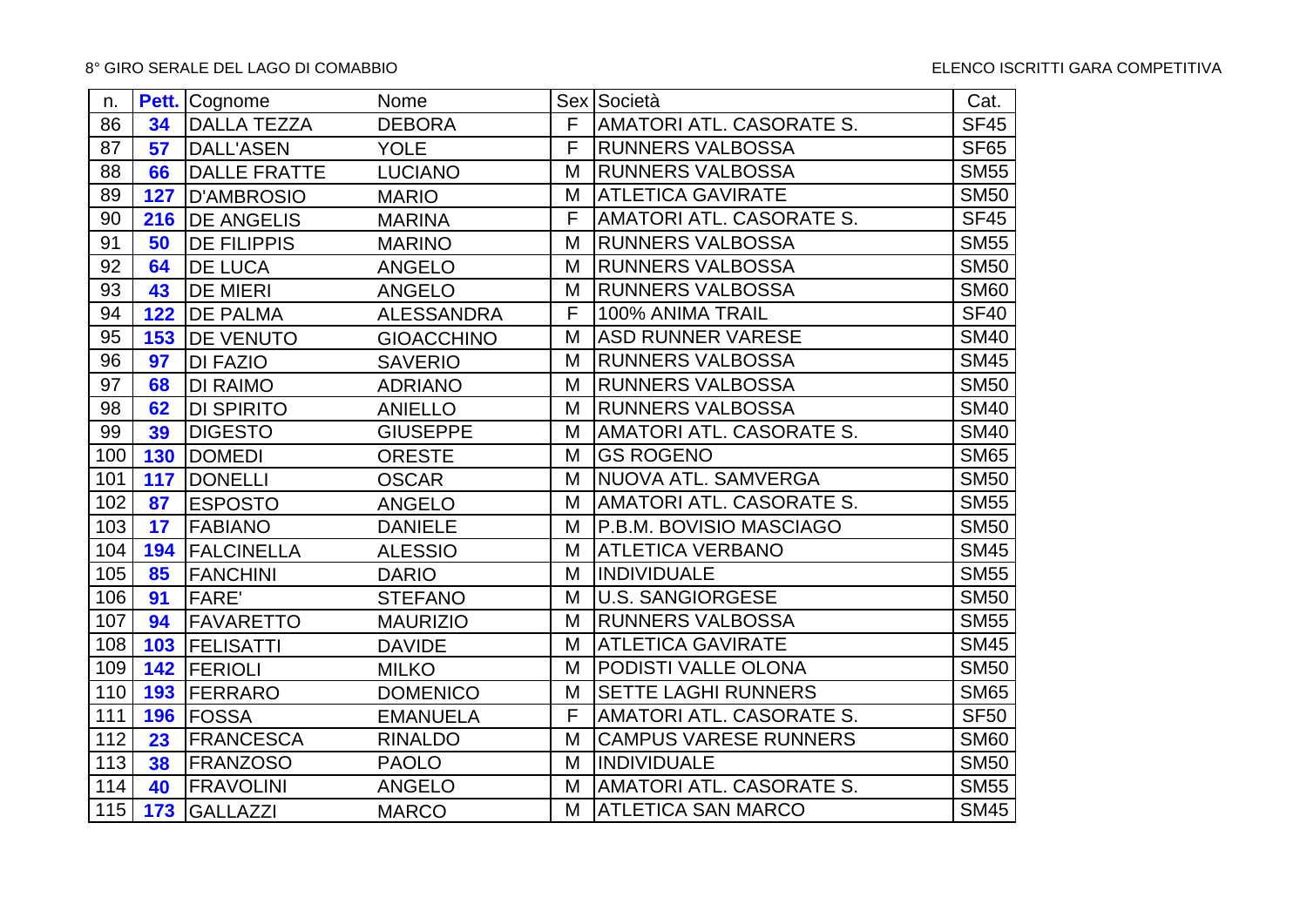| n.  |                         | Pett. Cognome         | Nome                  |   | Sex Società                     | Cat.        |
|-----|-------------------------|-----------------------|-----------------------|---|---------------------------------|-------------|
| 116 | 234                     | <b>GALLI</b>          | <b>ROBERTO</b>        | M | <b>AMATORI ATL. CASORATE S.</b> | <b>SM50</b> |
| 117 | 69                      | <b>GALLOCCHIO</b>     | <b>CRISTIAN</b>       | M | <b>RUNNERS VALBOSSA</b>         | <b>SM35</b> |
| 118 | 41                      | <b>GARAVAGLIA</b>     | <b>MAURO</b>          | M | AMATORI ATL. CASORATE S.        | <b>SM60</b> |
| 119 | 4                       | <b>GELSOMINO</b>      | <b>CLAUDIA</b>        | F | <b>CARDATLETICA</b>             | <b>SF50</b> |
| 120 | 61                      | <b>GHIRINGHELLI</b>   | <b>PAOLA</b>          | F | <b>RUNNERS VALBOSSA</b>         | <b>SF40</b> |
| 121 | 93                      | <b>GHISOLFO</b>       | <b>ROBERTO</b>        | M | <b>ATLETICA SAN MARCO</b>       | <b>SM50</b> |
| 122 | 177                     | <b>GIACOMINI</b>      | <b>DIEGO</b>          | M | <b>AMATORI ATL. CASORATE S.</b> | <b>SM40</b> |
| 123 | 22                      | <b>GIAMBERARDINO</b>  | <b>LUCIANO</b>        | M | <b>RUNNERS VALBOSSA</b>         | <b>SM45</b> |
| 124 | 89                      | <b>GIANGREGORIO</b>   | <b>MAURO</b>          | M | <b>ATLETICA PAR CANEGRATE</b>   | <b>SM55</b> |
| 125 | 191                     | <b>GIOCO</b>          | <b>MARTINA</b>        | F | <b>RUNNERS VALBOSSA</b>         | <b>SF</b>   |
| 126 | $\overline{\mathbf{z}}$ | <b>GIUDICI</b>        | <b>FABIO</b>          | M | AMATORI ATL. CASORATE S.        | <b>SM55</b> |
| 127 | 145                     | <b>GIUNTA</b>         | <b>ROSANNA</b>        | F | <b>ASD RUNNER VARESE</b>        | <b>SF40</b> |
| 128 | 223                     | <b>GOGNA</b>          | <b>CRISTINA</b>       | F | <b>ATLETICA VERBANO</b>         | <b>SF40</b> |
| 129 | 197                     | <b>GRASSINI</b>       | <b>GIOVANNI</b>       | M | <b>CAMPUS VARESE RUNNERS</b>    | <b>SM70</b> |
| 130 | 74                      | <b>GRISOTTO</b>       | <b>RITA</b>           | F | <b>RUNNERS VALBOSSA</b>         | <b>SF55</b> |
| 131 | 237                     | <b>GROTTI</b>         | <b>PARIDE</b>         | M | <b>GPA ARSAGHESE</b>            | <b>SM55</b> |
| 132 | 80                      | <b>GUSSONI</b>        | <b>CARLO</b>          | M | AMATORI ATL. CASORATE S.        | <b>SM50</b> |
| 133 | 82                      | <b>GUSSONI</b>        | <b>SABRINA</b>        | F | <b>ATLETICA AERMACCHI</b>       | <b>SF50</b> |
| 134 | 154                     | <b>LAMHADER</b>       | <b>AZZEDDINE</b>      | M | <b>ASD RUNNER VARESE</b>        | <b>SM50</b> |
| 135 | 37                      | <b>LANDONIO</b>       | <b>MANUELA</b>        | F | <b>INDIVIDUALE</b>              | <b>SF40</b> |
| 136 | 84                      | <b>LANDONIO</b>       | <b>MICHELE</b>        | M | <b>INDIVIDUALE</b>              | <b>SM40</b> |
| 137 | 111                     | <b>LAPICCIRELLA</b>   | <b>LORELLA</b>        | F | <b>ATLETICA GAVIRATE</b>        | <b>SF50</b> |
| 138 |                         | 155  LEGGIERI         | <b>MARCO GIUSEPPE</b> | M | <b>ASD RUNNER VARESE</b>        | <b>SM50</b> |
| 139 | 16                      | <b>LEMBO</b>          | <b>SALVATORE</b>      | M | <b>G.S. CASTELLANIA GOZZANO</b> | <b>SM45</b> |
| 140 | 19                      | <b>LENTINI</b>        | <b>ROBERTO</b>        | M | P.B.M. BOVISIO MASCIAGO         | <b>SM45</b> |
| 141 | 235                     | <b>LEORATO</b>        | <b>MAURIZIO</b>       | M | AMATORI ATL. CASORATE S.        | <b>SM35</b> |
| 142 | 52                      | <b>LO CANE</b>        | <b>SIMONA</b>         | F | <b>RUNNERS VALBOSSA</b>         | <b>SF45</b> |
| 143 |                         | 156   MACCHI          | <b>MARCO</b>          | M | <b>ASD RUNNER VARESE</b>        | <b>SM55</b> |
| 144 | 157                     | <b>MARABELLI</b>      | <b>GUIDO</b>          | M | <b>ASD RUNNER VARESE</b>        | <b>SM55</b> |
| 145 |                         | <b>158 IMARCHIONE</b> | <b>CLAUDIO</b>        | M | <b>ASD RUNNER VARESE</b>        | <b>SM60</b> |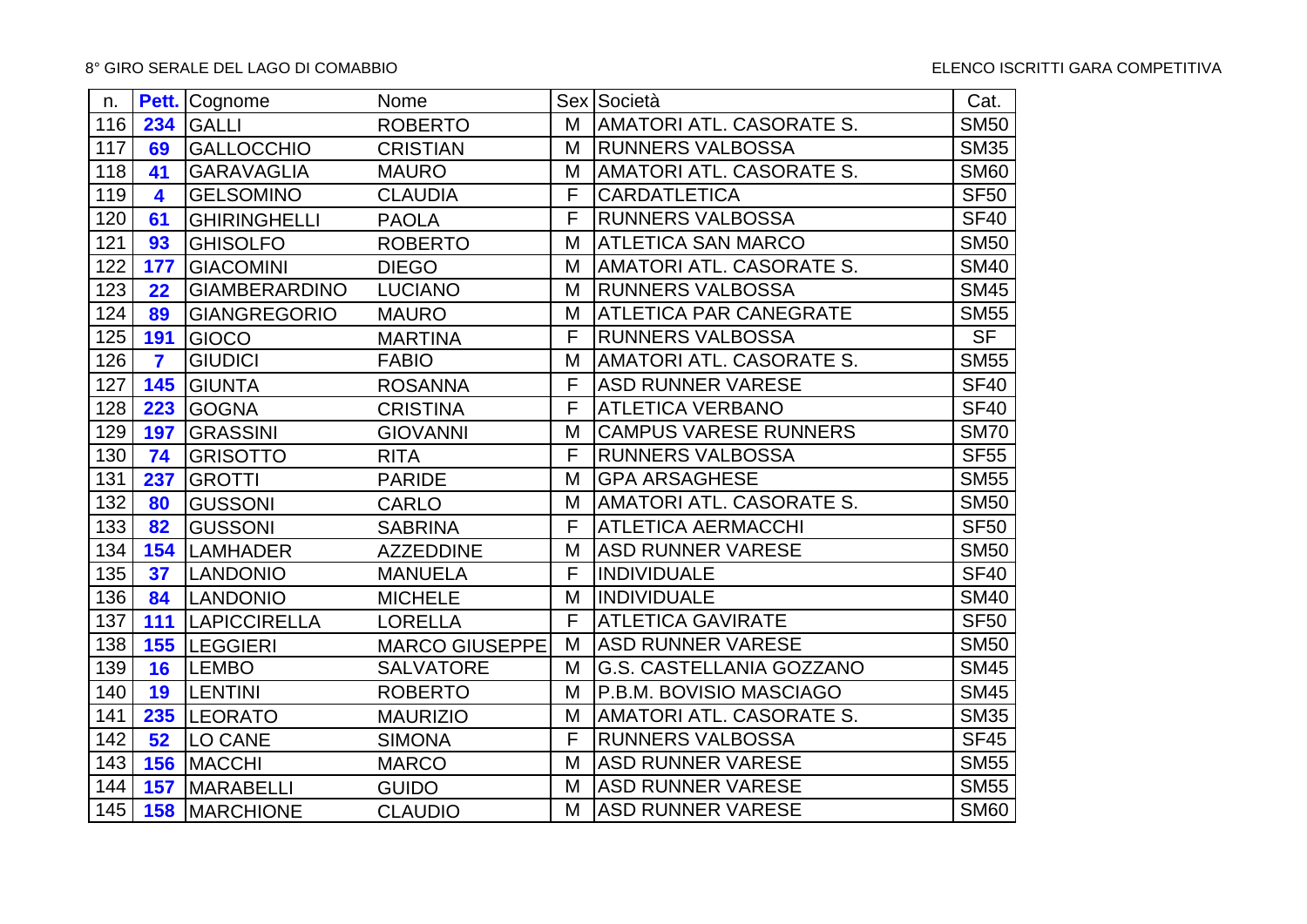| n.  |     | Pett. Cognome          | Nome              |   | Sex Società                       | Cat.        |
|-----|-----|------------------------|-------------------|---|-----------------------------------|-------------|
| 146 |     | <b>136   MARCHIORI</b> | <b>DAVIDE</b>     | M | <b>ATLETICA TRECATE</b>           | <b>SM40</b> |
| 147 | 170 | <b>MARZOLO</b>         | <b>LUANA</b>      | F | <b>AMATORI ATL. CASORATE S.</b>   | <b>SF45</b> |
| 148 | 211 | <b>MASSARO</b>         | <b>ORESTE</b>     | M | <b>CAMPUS VARESE RUNNERS</b>      | <b>SM60</b> |
| 149 | 159 | <b>MAZZETTI</b>        | <b>MICHELE</b>    | M | <b>ASD RUNNER VARESE</b>          | <b>SM50</b> |
| 150 | 6   | <b>MAZZUCCHELLI</b>    | <b>MARCO</b>      | M | <b>AMATORI ATL. CASORATE S.</b>   | <b>SM40</b> |
| 151 | 218 | <b>MESCIA</b>          | <b>ALESSANDRO</b> | M | <b>ATLETICA SAN MARCO</b>         | <b>SM40</b> |
| 152 | 188 | <b>MIGLIO</b>          | <b>LUIGI</b>      | M | <b>SETTE LAGHI RUNNERS</b>        | <b>SM50</b> |
| 153 | 92  | <b>MILAN</b>           | <b>GIAN LUIGI</b> | M | POL. DIMENSIONE SPORT TURBIGO     | <b>SM55</b> |
| 154 | 146 | MILANI                 | <b>SUSY</b>       | F | <b>ASD RUNNER VARESE</b>          | <b>SF40</b> |
| 155 | 182 | <b>MINATO</b>          | <b>MARA</b>       | F | <b>AMATORI ATL. CASORATE S.</b>   | <b>SF45</b> |
| 156 | 167 | <b>MIOTTO</b>          | <b>ELISA</b>      | F | <b>INSUBRIA SKY TEAM</b>          | <b>SF45</b> |
| 157 | 230 | <b>MOBILIO</b>         | <b>SAVERIO</b>    | M | <b>ATLETICA TRECATE</b>           | <b>SM35</b> |
| 158 | 71  | <b>MOCCHETTI</b>       | <b>GIOVANNA</b>   | F | <b>RUNNERS VALBOSSA</b>           | <b>SF45</b> |
| 159 | 96  | <b>MODESTI</b>         | <b>STEFANO</b>    | M | <b>RUNNERS VALBOSSA</b>           | <b>SM50</b> |
| 160 | 90  | <b>MORELLI</b>         | <b>SIMONA</b>     | F | <b>U.S. SANGIORGESE</b>           | <b>SF50</b> |
| 161 | 160 | <b>MORONI</b>          | <b>MATTEO</b>     | M | <b>ASD RUNNER VARESE</b>          | <b>SM50</b> |
| 162 | 137 | <b>MOSCATELLI</b>      | <b>DAVIDE</b>     | M | <b>ATLETICA TRECATE</b>           | <b>SM45</b> |
| 163 | 213 | <b>MOZZI</b>           | <b>GABRIELE</b>   | M | <b>CAMPUS VARESE RUNNERS</b>      | <b>SM45</b> |
| 164 | 181 | <b>MURARO</b>          | <b>ROBERTO</b>    | M | AMATORI ATL. CASORATE S.          | <b>SM40</b> |
| 165 | 161 | <b>NANNI</b>           | <b>LEANDRO</b>    | M | <b>ASD RUNNER VARESE</b>          | <b>SM60</b> |
| 166 | 67  | NEGRETTO               | <b>PAOLO</b>      | M | <b>RUNNERS VALBOSSA</b>           | <b>SM45</b> |
| 167 | 225 | <b>NEGRI</b>           | <b>ROBERTO</b>    | M | <b>RUNCARD</b>                    | <b>SM45</b> |
| 168 | 139 | <b>ODOARDI</b>         | <b>IVANO</b>      | M | <b>ATLETICA TRECATE</b>           | <b>SM55</b> |
| 169 | 185 | <b>OPAYETS</b>         | <b>SANDA</b>      | F | <b>G.S. CASTELLANIA GOZZANO</b>   | <b>SF40</b> |
| 170 | 190 | <b>ORRU</b>            | <b>GIOVANNI</b>   | M | <b>ATLETICA GAVIRATE</b>          | <b>SM45</b> |
| 171 | 169 | PACCO                  | <b>PATRIZIA</b>   | F | AMATORI ATL. CASORATE S.          | <b>SF50</b> |
| 172 | 165 | <b>PAGANI</b>          | <b>GIOVANNI</b>   | M | <b>TARTARUGHE DELLA KIRGHISIA</b> | <b>SM65</b> |
| 173 | 121 | PALMONARI              | <b>LUCA</b>       | M | 100% ANIMA TRAIL                  | <b>SM45</b> |
| 174 | 222 | <b>PAONESSA</b>        | <b>MARIO</b>      | M | <b>ATLETICA VERBANO</b>           | <b>SM45</b> |
| 175 |     | 138 PAPA               | <b>CLAUDIO</b>    | M | <b>ATLETICA TRECATE</b>           | <b>SM45</b> |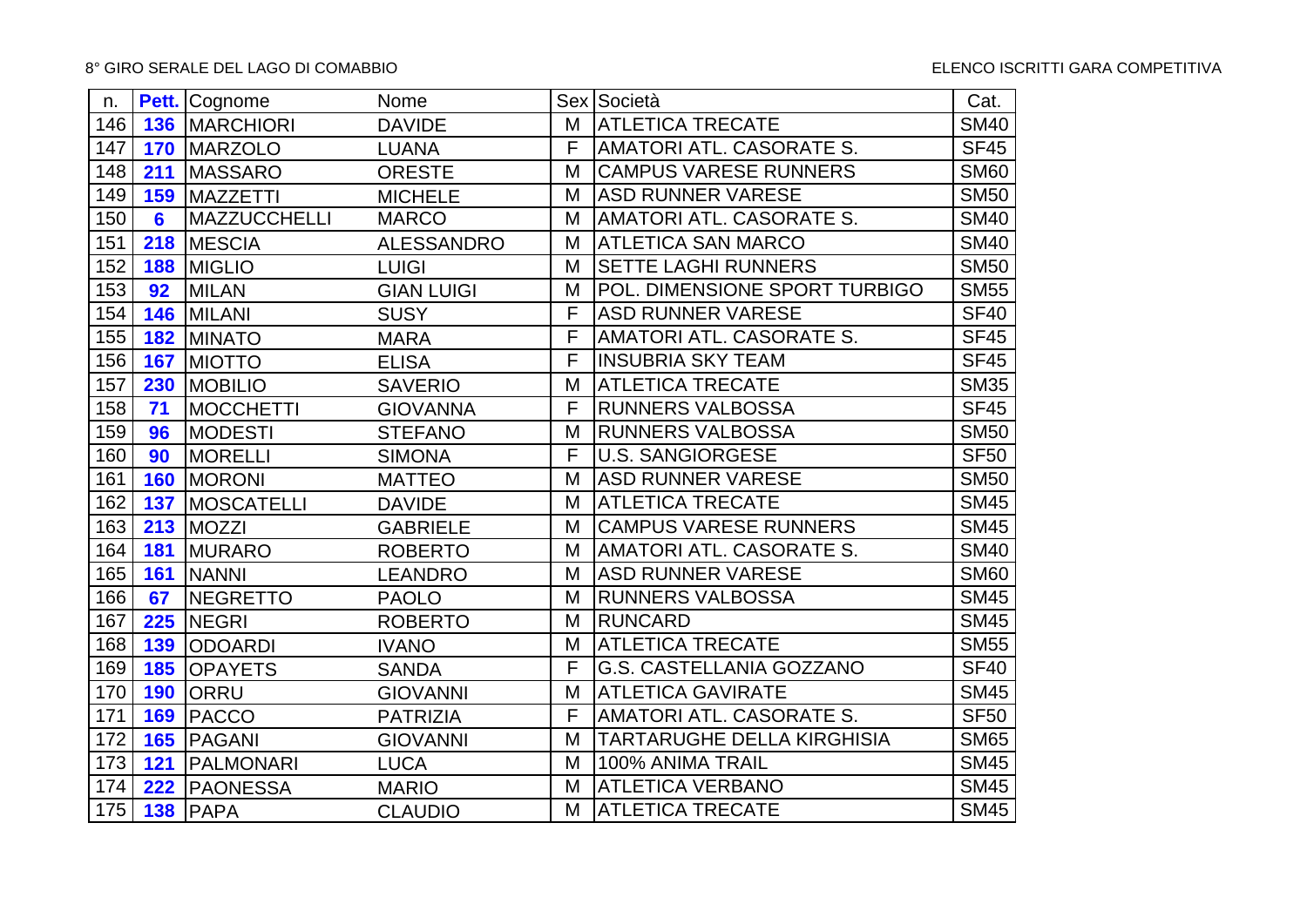| n.  |     | Pett. Cognome            | Nome              |   | Sex Società                     | Cat.        |
|-----|-----|--------------------------|-------------------|---|---------------------------------|-------------|
| 176 |     | 226 PARISI               | <b>SALVATORE</b>  | M | <b>ASD RUNNER VARESE</b>        | <b>SM60</b> |
| 177 | 129 | <b>PAROLIN</b>           | <b>ATTILIO</b>    | M | <b>RUNNERS VALBOSSA</b>         | <b>SM70</b> |
| 178 |     | 206   PELLEGRINI         | <b>LUIGI</b>      | M | <b>CAMPUS VARESE RUNNERS</b>    | <b>SM75</b> |
| 179 |     | 214   PERNICIARO         | <b>GIUSEPPE</b>   | M | <b>ATLETICA 3V</b>              | <b>SM60</b> |
| 180 |     | <b>126   PIGNATIELLO</b> | <b>LUIGI</b>      | M | <b>RUNNERS VALBOSSA</b>         | <b>SM45</b> |
| 181 | 243 | PILI                     | <b>ALESSANDRO</b> | M | <b>GPA ARSAGHESE</b>            | <b>SM50</b> |
| 182 | 79  | <b>POGGIONI</b>          | <b>ANDREA</b>     | M | <b>RUNNERS VALBOSSA</b>         | <b>SM50</b> |
| 183 | 178 | <b>POLETTO</b>           | <b>ENZO</b>       | M | AMATORI ATL. CASORATE S.        | <b>SM45</b> |
| 184 | 123 | <b>PUCCI</b>             | <b>TIZIANO</b>    | M | <b>AMATORI ATL. CASORATE S.</b> | <b>SM40</b> |
| 185 | 210 | <b>PURICELLI</b>         | <b>CARLO</b>      | M | <b>INDIVIDUALE</b>              | <b>SM40</b> |
| 186 | 128 | <b>RAIMONDI</b>          | <b>MARCO</b>      | M | <b>GAP SARONNO</b>              | <b>SM45</b> |
| 187 | 36  | <b>RAMINA</b>            | <b>MATTEO</b>     | M | <b>RUNCARD</b>                  | <b>SM</b>   |
| 188 | 35  | <b>RAMINA</b>            | <b>SIMONE</b>     | M | AMATORI ATL. CASORATE S.        | <b>SM40</b> |
| 189 | 241 | RINALDI                  | <b>FULVIO</b>     | M | <b>ASD RUNNER VARESE</b>        | <b>SM40</b> |
| 190 | 107 | <b>RIVA</b>              | <b>GABRIELLA</b>  | F | <b>ATLETICA GAVIRATE</b>        | <b>SF45</b> |
| 191 | 162 | <b>ROMAN</b>             | <b>GIANMARCO</b>  | M | <b>ASD RUNNER VARESE</b>        | <b>SM35</b> |
| 192 | 105 | <b>RONCHI</b>            | <b>MARCO</b>      | M | <b>ATLETICA GAVIRATE</b>        | <b>SM45</b> |
| 193 | 124 | <b>ROSSI</b>             | <b>ALBERTO</b>    | M | <b>GPA ARSAGHESE</b>            | <b>SM45</b> |
| 194 | 163 | <b>ROSSI</b>             | <b>DOMENICO</b>   | M | <b>ASD RUNNER VARESE</b>        | <b>SM50</b> |
| 195 | 46  | ROVERE                   | <b>PAOLO</b>      | M | <b>RUNNERS VALBOSSA</b>         | <b>SM40</b> |
| 196 | 184 | <b>RUSCETTA</b>          | <b>ROBERTO</b>    | M | G.S. CASTELLANIA GOZZANO        | <b>SM50</b> |
| 197 | 242 | <b>SACCHET</b>           | <b>PAOLO</b>      | M | <b>VARESE TRIATHLON</b>         | <b>SM55</b> |
| 198 | 10  | <b>SAGGIN</b>            | <b>ROBERTO</b>    | M | <b>ATLETICA LA FORNACE</b>      | <b>SM45</b> |
| 199 | 27  | <b>SANGERMANI</b>        | <b>ANDREA</b>     | M | <b>AMATORI ATL. CASORATE S.</b> | <b>SM40</b> |
| 200 | 102 | <b>SANGIANI</b>          | <b>ALBERTO</b>    | M | <b>ATLETICA GAVIRATE</b>        | <b>SM55</b> |
| 201 | 147 | <b>SANTANIELLO</b>       | <b>GABRIELLA</b>  | F | <b>ASD RUNNER VARESE</b>        | <b>SF55</b> |
| 202 | 140 | <b>SAPORITI</b>          | <b>MARIO</b>      | M | <b>ATLETICA TRECATE</b>         | <b>SM45</b> |
| 203 | 164 | <b>SAVINO</b>            | <b>RAFFAELE</b>   | M | <b>ASD RUNNER VARESE</b>        | <b>SM60</b> |
| 204 | 180 | SCARANO                  | <b>SAVINO</b>     | M | AMATORI ATL. CASORATE S.        | <b>SM70</b> |
| 205 | 202 | <b>SCIALPI</b>           | <b>ELENA</b>      | F | <b>CAMPUS VARESE RUNNERS</b>    | <b>SF40</b> |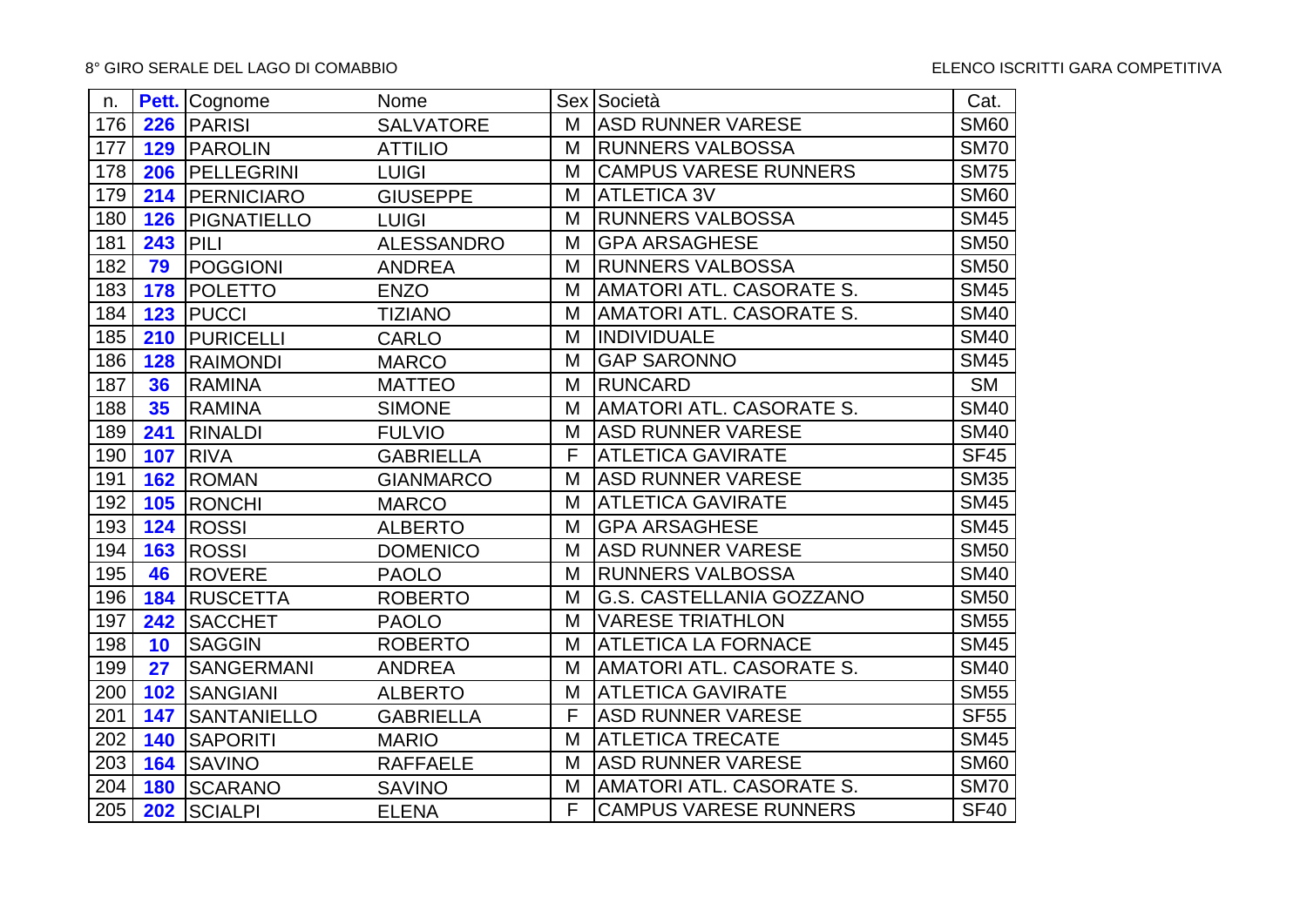| n.  |                         | Pett. Cognome     | Nome             |   | Sex Società                  | Cat.        |
|-----|-------------------------|-------------------|------------------|---|------------------------------|-------------|
| 206 | 58                      | <b>SECCO</b>      | <b>GIUSEPPE</b>  | M | <b>RUNNERS VALBOSSA</b>      | <b>SM65</b> |
| 207 | 56                      | <b>SECCO</b>      | <b>LUIGI</b>     | M | <b>RUNNERS VALBOSSA</b>      | <b>SM60</b> |
| 208 | 217                     | <b>SIMONE</b>     | <b>FABIO</b>     | M | <b>ASD RUNNER VARESE</b>     | <b>SM50</b> |
| 209 | 227                     | <b>SIVO</b>       | <b>GIUSEPPE</b>  | M | <b>CAMPUS VARESE RUNNERS</b> | <b>SM60</b> |
| 210 | 209                     | <b>SORRENTINO</b> | <b>ANTONIO</b>   | M | <b>CAMPUS VARESE RUNNERS</b> | <b>SM60</b> |
| 211 | 8                       | <b>STILLAVATI</b> | <b>ANDREA</b>    | M | <b>ATLETICA SAN MARCO</b>    | <b>SM45</b> |
| 212 | 120                     | <b>STOCCO</b>     | <b>DAVIDE</b>    | M | <b>INDIVIDUALE</b>           | <b>SM</b>   |
| 213 | 54                      | <b>SUCCA</b>      | <b>ANTONELLO</b> | M | <b>RUNNERS VALBOSSA</b>      | <b>SM40</b> |
| 214 | 171                     | <b>SUSANETTO</b>  | <b>MICHELE</b>   | M | <b>RUNCARD</b>               | <b>SM50</b> |
| 215 | 47                      | <b>TARTARI</b>    | <b>MARIA</b>     | F | <b>RUNNERS VALBOSSA</b>      | <b>SF70</b> |
| 216 | $\overline{\mathbf{3}}$ | <b>TIOZZO</b>     | <b>MARCO</b>     | M | AZZURRA GARBAGNATE M.SE      | <b>SM45</b> |
| 217 | 5                       | <b>TOFFANO</b>    | <b>SIMONE</b>    | M | AMATORI ATL. CASORATE S.     | <b>SM35</b> |
| 218 | 78                      | <b>TREMEA</b>     | <b>FLAVIO</b>    | M | <b>RUNNERS VALBOSSA</b>      | <b>SM55</b> |
| 219 | 14                      | <b>TREVISAN</b>   | <b>EMILIO</b>    | M | G.S. CASTELLANIA GOZZANO     | <b>SM50</b> |
| 220 | 15                      | <b>TREVISAN</b>   | <b>MATTEO</b>    | M | G.S. CASTELLANIA GOZZANO     | <b>SM</b>   |
| 221 | 116                     | <b>VALENSISI</b>  | <b>ROBERTO</b>   | M | AMATORI ATL. CASORATE S.     | <b>SM50</b> |
| 222 | 148                     | <b>VANETTI</b>    | <b>ANNA</b>      | F | <b>ASD RUNNER VARESE</b>     | <b>SF50</b> |
| 223 | 205                     | <b>VIAVATTENE</b> | <b>ANNALUCIA</b> | F | <b>CAMPUS VARESE RUNNERS</b> | <b>SF35</b> |
| 224 | 244                     | <b>VICARIO</b>    | <b>ELENA</b>     | F | <b>RUNNERS VALBOSSA</b>      | <b>SF40</b> |
| 225 | 73                      | <b>VICARIO</b>    | <b>MARCO</b>     | M | <b>RUNNERS VALBOSSA</b>      | <b>SM50</b> |
| 226 | 24                      | <b>VIGANO'</b>    | <b>GABRIELE</b>  | M | <b>RUNCARD</b>               | <b>SM40</b> |
| 227 | 83                      | <b>VILLA</b>      | <b>ENNIO</b>     | M | SETTE LAGHI RUNNERS          | <b>SM70</b> |
| 228 | 172                     | <b>VINANTE</b>    | <b>ANDREA</b>    | M | <b>RUNCARD</b>               | <b>SM40</b> |
| 229 | 113                     | <b>VIRGIS</b>     | <b>LEOPOLDA</b>  | F | AMATORI ATL. CASORATE S.     | <b>SF50</b> |
| 230 | 33                      | <b>VITALE</b>     | <b>LORENZO</b>   | M | AMATORI ATL. CASORATE S.     | <b>SM55</b> |
| 231 | 189                     | <b>ZANARDI</b>    | <b>DOLORES</b>   | F | <b>ATLETICA GAVIRATE</b>     | <b>SF50</b> |
| 232 | 187                     | <b>ZANETTI</b>    | <b>MATTEO</b>    | M | G.S. CASTELLANIA GOZZANO     | <b>SM</b>   |
| 233 | 186                     | <b>ZANETTI</b>    | <b>PAOLO</b>     | M | G.S. CASTELLANIA GOZZANO     | <b>SM55</b> |
| 234 | 198                     | <b>ZANETTI</b>    | <b>PIERO</b>     | M | <b>CAMPUS VARESE RUNNERS</b> | <b>SM65</b> |
| 235 | 76                      | <b>ZANETTINI</b>  | <b>GABRIELE</b>  | M | <b>RUNNERS VALBOSSA</b>      | <b>SM50</b> |